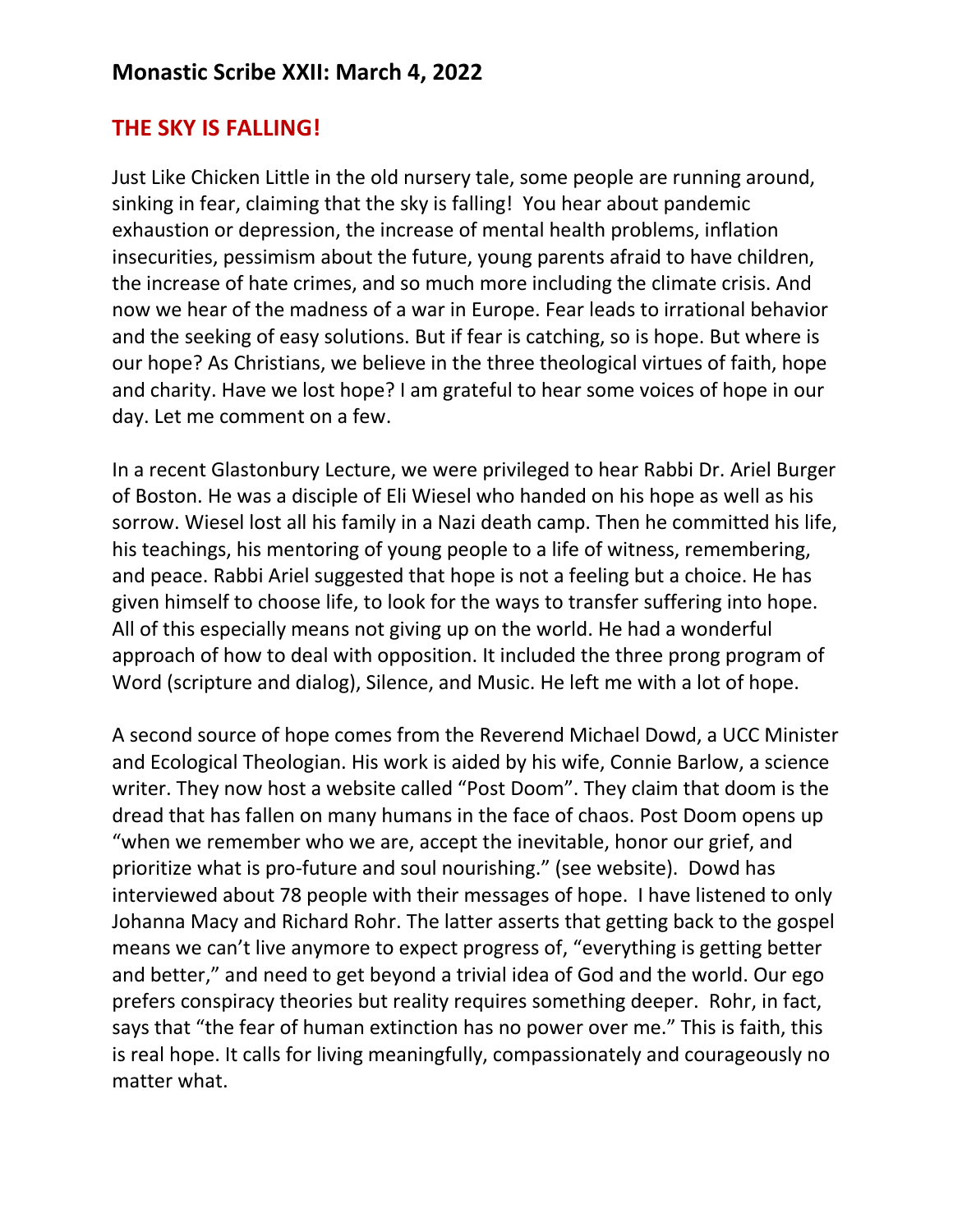## **Monastic Scribe XXII: March 4, 2022**

Finally, I find great hope in the work of theologians who find in science the understanding of the world as it is with evolution and the new cosmology. Building on the insights of Pierre Teilhard de Chardin, such Catholic theologians include John Haught of Georgetown and Ilya Delio of Villanova. A key belief is that our God, the creator God, is a God who calls us into the future. The creation of the world is on-going but clearly rising, over millennia, to a new level of being and consciousness. We know that there have been three or four periods of mass extinction of life forms but new life has always followed. Evolution means we live in a world that is not finished, is not perfect. The new cosmology means we are part of a gigantic cosmos with billions of galaxies and that we are all related. What happens in the cosmos happens on earth and in me. We need a bigger vision.

Science, John Haught tells me, confirms the biblical stories. God, indeed, is the God of the future who is calling us forward, who keeps God's promises to us and asks us to commit ourselves to help the world and the cosmos to really keep evolving and coming to greater spirit and mind consciousness. It is faith that allows us to take this stance and upon this faith we have hope.

Salvation History began with Abraham who was asked to leave all behind, set out and trust God in the future. It would take years for the fulfillment of that promise. Other periods of "doom" followed – slavery in Egypt, years in captivity, the destruction of temple worship. But God has always called people to new life - Rabbinic Judaism, Christianity, survival, witness, when all seemed lost. Jesus' death and resurrection stand out, for Christians, the power of God to call us forward even when all seems dark and hopeless.

Is not God calling us to go forward today? Humanity has made great technical, medical, human advances. The climate crisis, a potential disaster, has also called forth commitment to renew the earth. People are seeing the need to simplify their lifestyle and live in harmony with the earth. This is especially evident in the younger generations. And it is they to whom we must turn in the future to find new ways for human living. We will need our children and grandchildren to bring forth new advances. But they need our witness of our joy in living with God and not centering our lives on materialism and comfort.

You may find all of this confusing and a new way to think about reality. But hope is not a wish. It is the expression of faith in God's promises and our commitment to live so as to make the present world better. The present signs of chaos may be